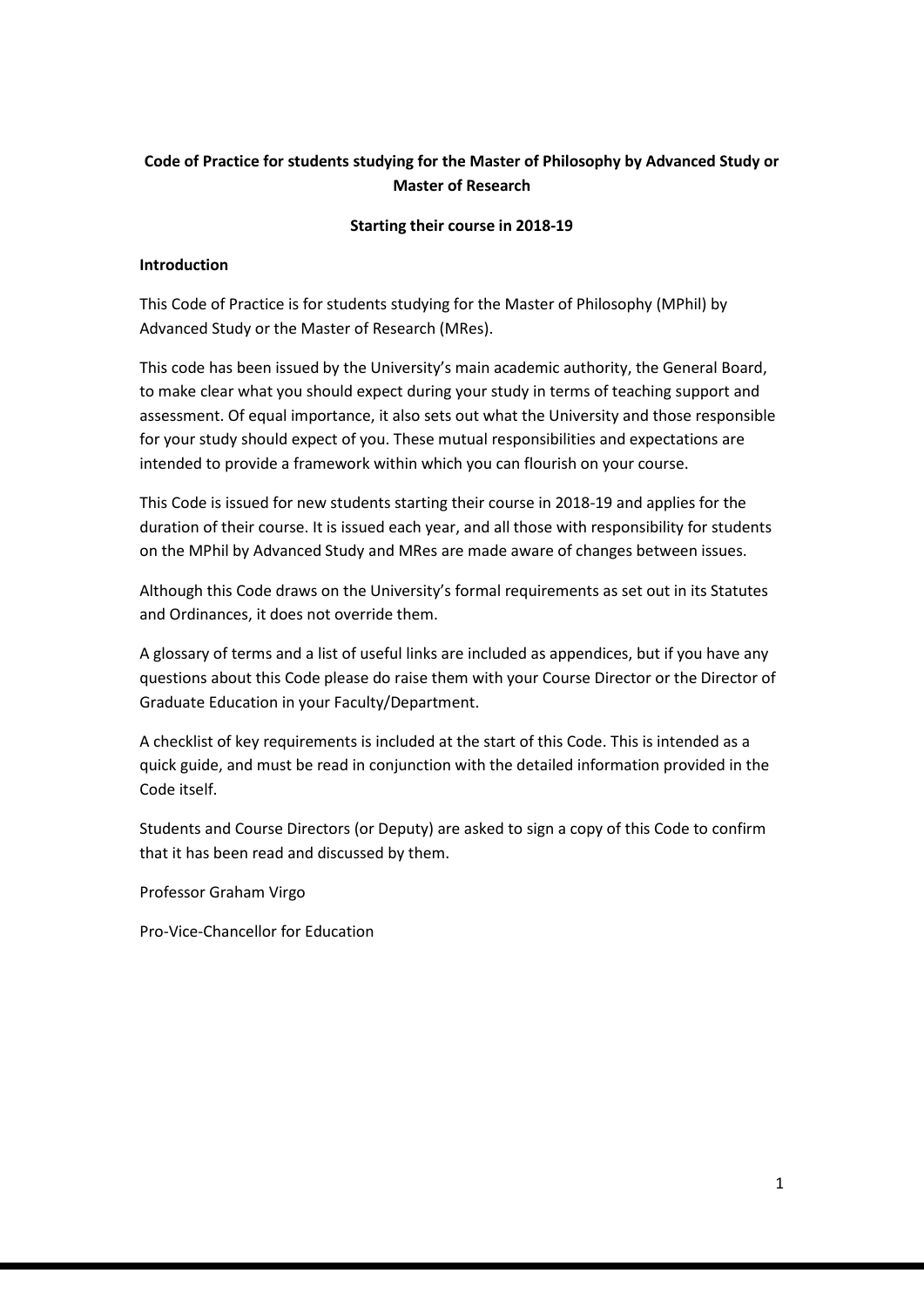# **Table of Contents**

| Responsibilities and expectations of those involved in your study  4<br>A |  |
|---------------------------------------------------------------------------|--|
|                                                                           |  |
|                                                                           |  |
|                                                                           |  |
|                                                                           |  |
|                                                                           |  |
|                                                                           |  |
| B                                                                         |  |
|                                                                           |  |
|                                                                           |  |
|                                                                           |  |
|                                                                           |  |
|                                                                           |  |
|                                                                           |  |
|                                                                           |  |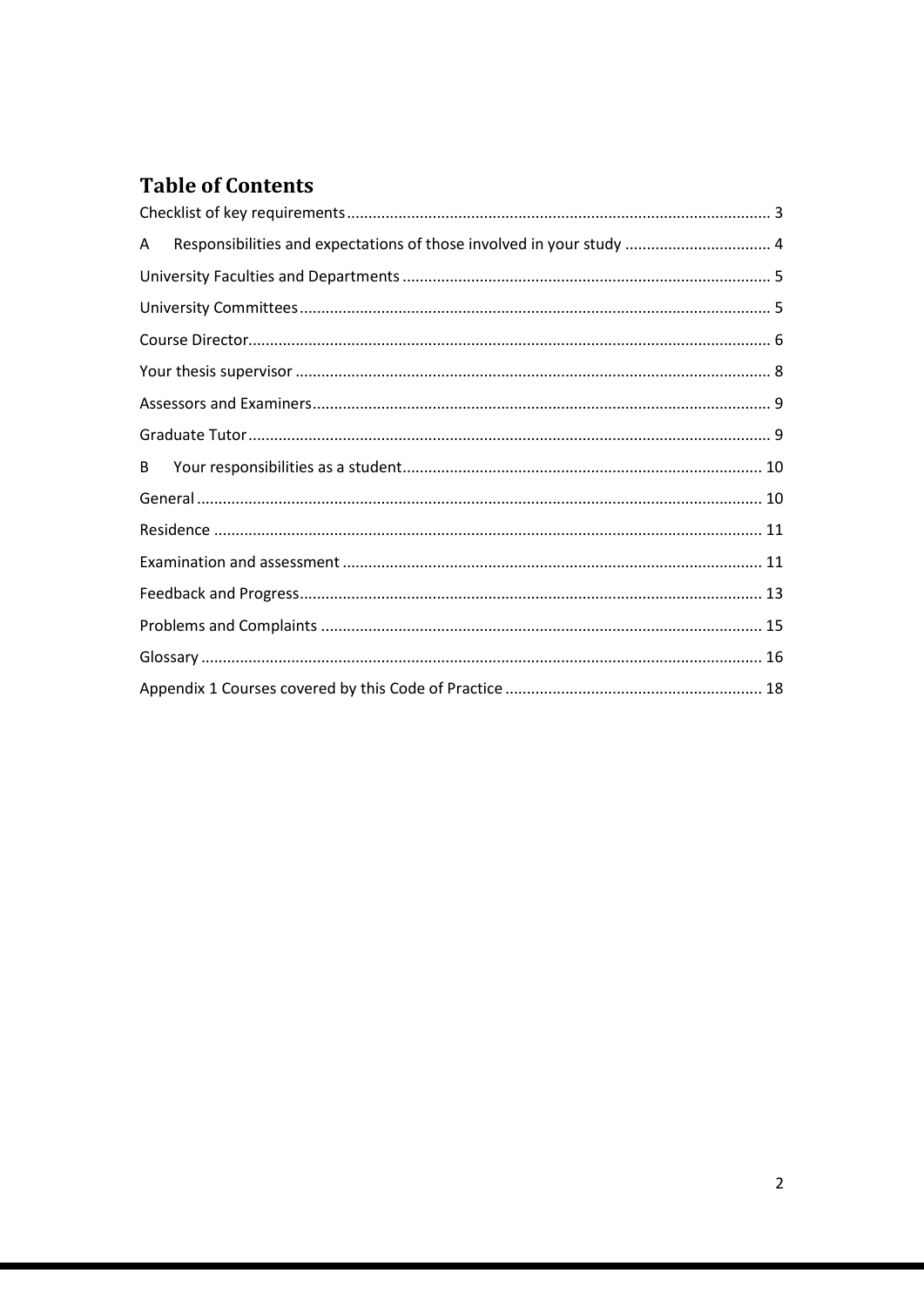# <span id="page-2-0"></span>**Checklist of key requirements**

This checklist is intended as a quick guide and must be read in conjunction with the detailed information provided in the Code itself. A list of courses to which this Code applies is contained in Appendix 1.

Depending on your course, you will be a member of a Department or Faculty (para 1).

The content and structure of your course will be overseen by a University Committee. This Committee, usually a Degree Committee, is responsible for the structure and content of your course, for monitoring your progress and is usually the formal body which will decide whether to approve your award (para 5).

Day to day management of your course will be by a Course Director (para 11) who will be supported by a Course Administrator. He or she has specific responsibilities in relation to oversight of your study, provision of information, and setting out expectations (para 14). Depending on your course you may allocated a Director of Studies. Graduate student provision in your Faculty/Department is overseen by a Director of Graduate Education (para 3).

You are expected to take full advantage of the facilities, teaching, supervision and support offered to you and to be proactive and self-directed in your study and to make independent use of the facilities available (para 34).

You are expected to meet deadlines for submission of work and to complete your course within the timeframe specified (para 44).

If you are experiencing difficulties with your study you are expected to discuss these with your Course Director or Director of Studies without delay (para 11). If you are experiencing difficulties with your Course Director you are expected to raise these with the Director of Graduate Education in your Faculty/Department (para 3). You may also wish to speak to your College Tutor.

If at any point your Course Director is concerned about your progress, he or she is required to highlight this, and to alert the Director of Graduate Education in your Faculty/Department (para 57).

In certain circumstances, within 28 days of receiving formal notification of your examination results, you may make a request a review of the result of your examination using the Examination Review Procedure (para 53). For more general complaints, the Student Complaint Procedure is available (para 62). Your Degree Committee/ Faculty Board may be asked to contribute to an investigation of any complaints and examination appeals (para 10).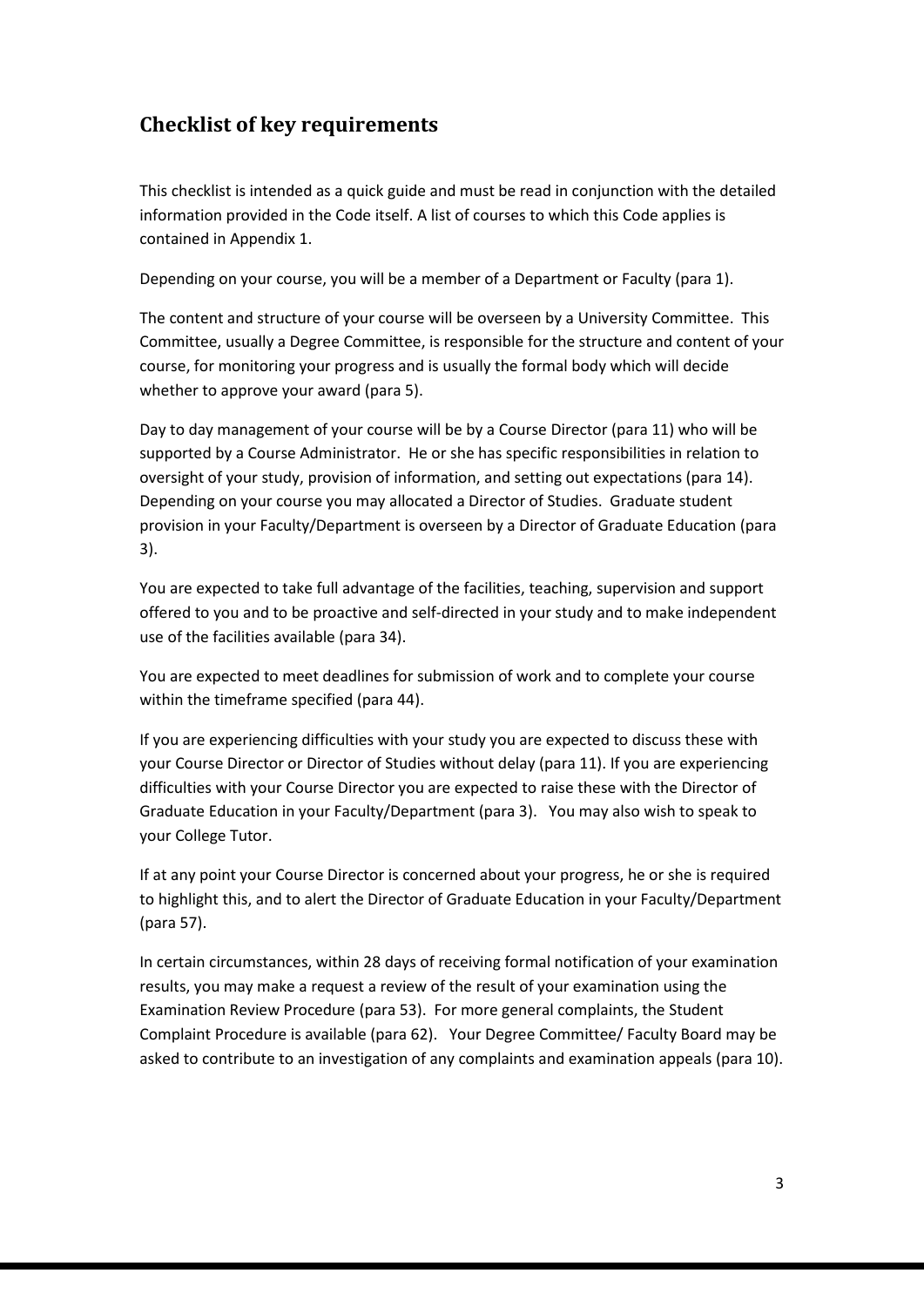<span id="page-3-0"></span>We confirm that we have read and discussed the contents of this Code of Practice

**Student**

Name **Name** Signature **Date** 

\_\_\_\_\_\_\_\_\_\_\_\_\_\_\_\_\_\_\_\_\_ \_\_\_\_\_\_\_\_\_\_\_\_\_\_\_\_ \_\_\_\_\_\_\_\_\_\_

**Course Director (or deputy)**

Name **Name** Signature Date

\_\_\_\_\_\_\_\_\_\_\_\_\_\_\_\_\_\_\_\_\_ \_\_\_\_\_\_\_\_\_\_\_\_\_\_\_\_ \_\_\_\_\_\_\_\_\_\_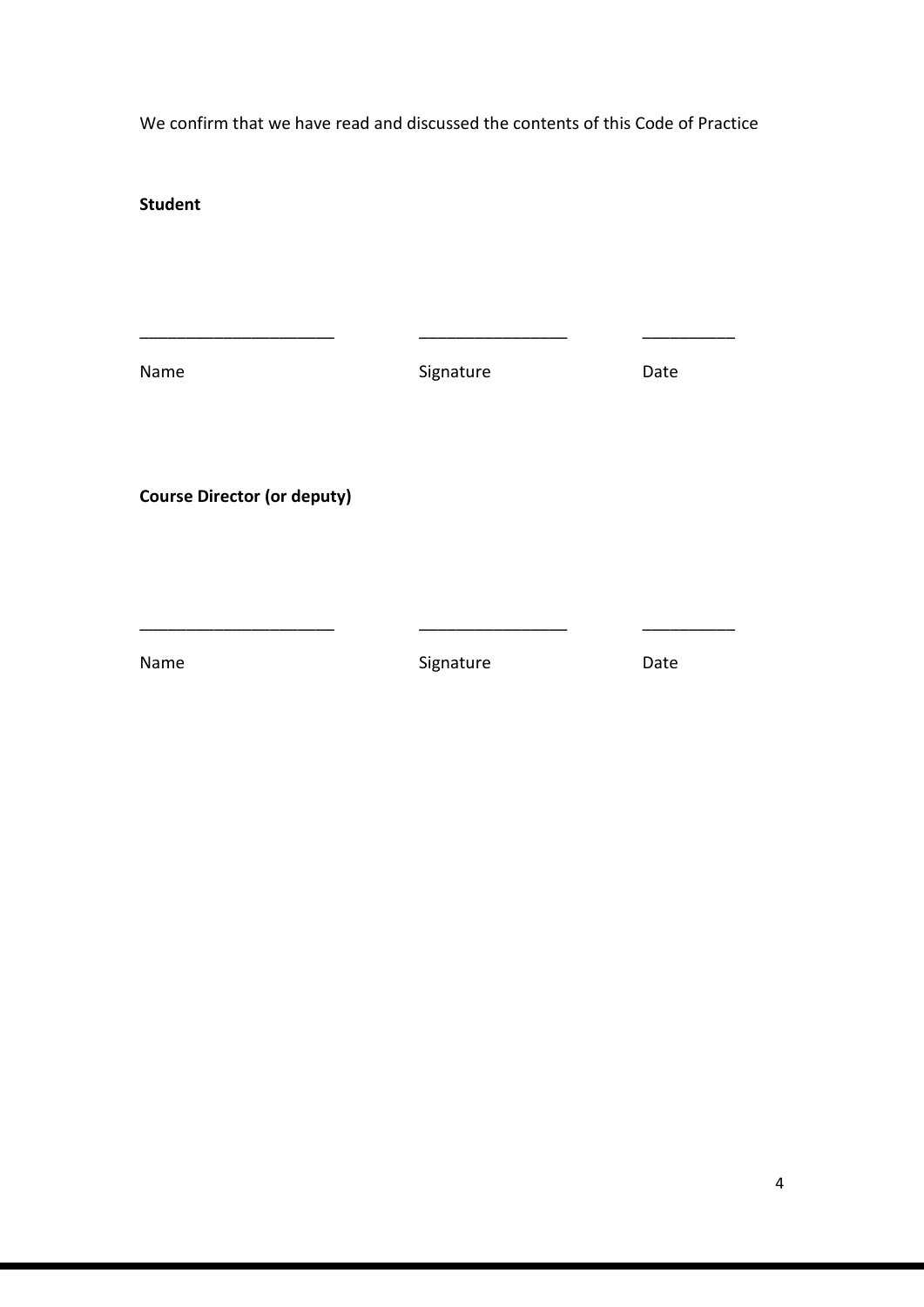# **A Responsibilities and expectations of those involved in your study**

The following section describes the roles of the various individuals who share responsibility for your course of study, and also your responsibilities as a student of the University. It also describes the roles of the various formal committees that oversee your progress and the award of your degree.

# <span id="page-4-0"></span>**University Faculties and Departments**

- 1 As a student on the MPhil by Advanced Study or MRes you are formally a member of a Department (which may be part of a larger Faculty) or a Faculty. This is referred to as your **Faculty/Department** in this Code of Practice. Although you will be a member of one Department or Faculty, you may need to spend time in another Department or Faculty, depending on the requirements of your course.
- 2 The **Head of your Faculty/Department is** responsible for personnel matters within your Faculty or Department. He or she may reasonably expect to be involved in resolution of any difficulties that fall into this category between staff and students.
- 3 Your Department or Faculty will also have a **Director of Graduate Education**. He or she will usually be supported by a Faculty/Department committee with responsibility for graduate education. You will be told the name of the person in who carries the responsibilities of the Director of Graduate Education in your Faculty/Department. Titles may vary, and in some Faculties this role may be undertaken by the Secretary of the Degree Committee.
- 4 Your Director of Graduate Education is a source of advice if you experience difficulties that cannot be resolved directly, and may act as an intermediary between you and your Course Director if difficulties arise. If you experience difficulties with your Course Director you are expected to raise these with the Director of Graduate Education in your Faculty/Department without delay.

# <span id="page-4-1"></span>**University Committees**

- 5 Your offer of admission will indicate your **Degree Committee**.
- 6 Your Degree Committee is formally responsible for recommending to the **Board of Graduate Studies** that you be admitted on to your course and for monitoring your progress.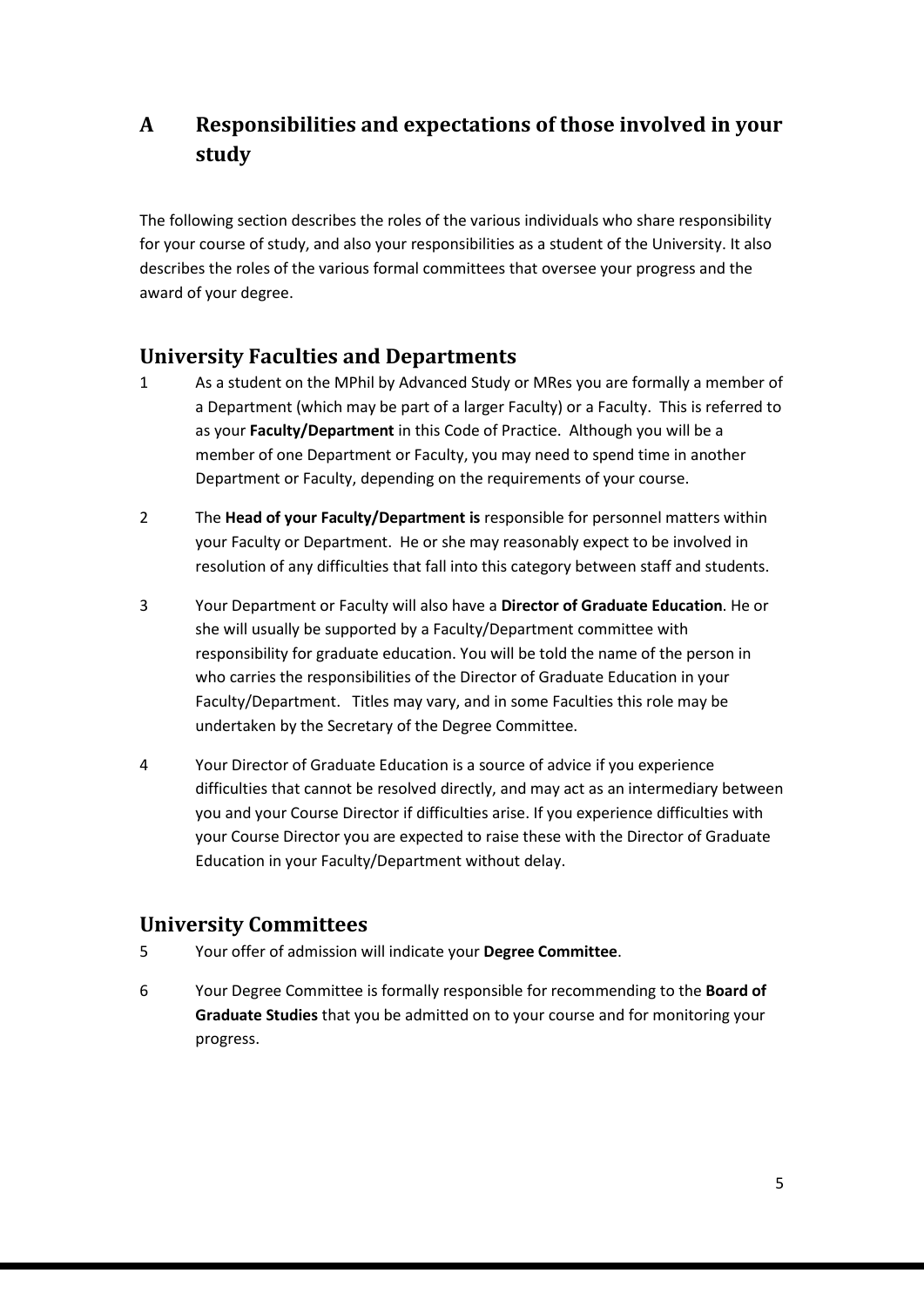- 7 If you need to request any special permission, such as to intermit<sup>[1](#page-5-1)</sup> or leave to work away<sup>[2](#page-5-2)</sup> from Cambridge, the Degree Committee will provide a commentary on your application as part of the approval process.
- 8 The Degree Committee will nominate examiners for appointment by the University's General Board.
- 9 The Degree Committee will confirm whether you have met the requirements for the award of your degree.
- 10 If you make a complaint<sup>[3](#page-5-3)</sup> about your course or request a review of your examination results<sup>[4](#page-5-4)</sup> your Degree Committee may be required to provide a response, which will be used in assessing whether to uphold your complaint or review.

# <span id="page-5-0"></span>**Course Director**

- 11 Your **Course Director** takes overall responsibility for course content and assessment, and for ensuring that necessary arrangements for academic and administrative support are available to you. Depending on your course of study you may also be appointed a Director of Studies who will fulfil part of the Course Director role. Your course handbook will make clear the distinction between the Course Director role and the Director of Studies role.
- 12 Your Course Director is expected to be familiar with this Code and related guidance provided by the University authorities. Your Course Director is also expected to advise you on planning your personal and skills development.
- 13 Your Course Director is a source of advice and support if you experience difficulties that cannot be resolved directly, and may act as an intermediary between you and your dissertation supervisor if difficulties arise.
- 14 Your Course Director will ensure that you are informed of the following:
	- Course structure, including details of mandatory and optional modules, research projects, and placements, and timetables for lectures and assessments;
	- What to expect in terms of frequency of contact between you and your course director. This may depend on your course and where you are in your studies. If your course requires completion of a dissertation, you will make separate contact arrangements with your dissertation supervisor.

<span id="page-5-1"></span><sup>1</sup> [https://www.cambridgestudents.cam.ac.uk/your-course/graduate-study/your-student-status/intermission-medical-and-non](https://www.cambridgestudents.cam.ac.uk/your-course/graduate-study/your-student-status/intermission-medical-and-non-medical)[medical](https://www.cambridgestudents.cam.ac.uk/your-course/graduate-study/your-student-status/intermission-medical-and-non-medical)

<span id="page-5-3"></span><span id="page-5-2"></span><https://www.cambridgestudents.cam.ac.uk/your-course/graduate-study/your-student-status/work-away-cambridge><sup>}</sup><br><https://www.studentcomplaints.admin.cam.ac.uk/student-complaints><br>https://www.studentcomplaints.admin.cam.ac.uk/e

<span id="page-5-4"></span>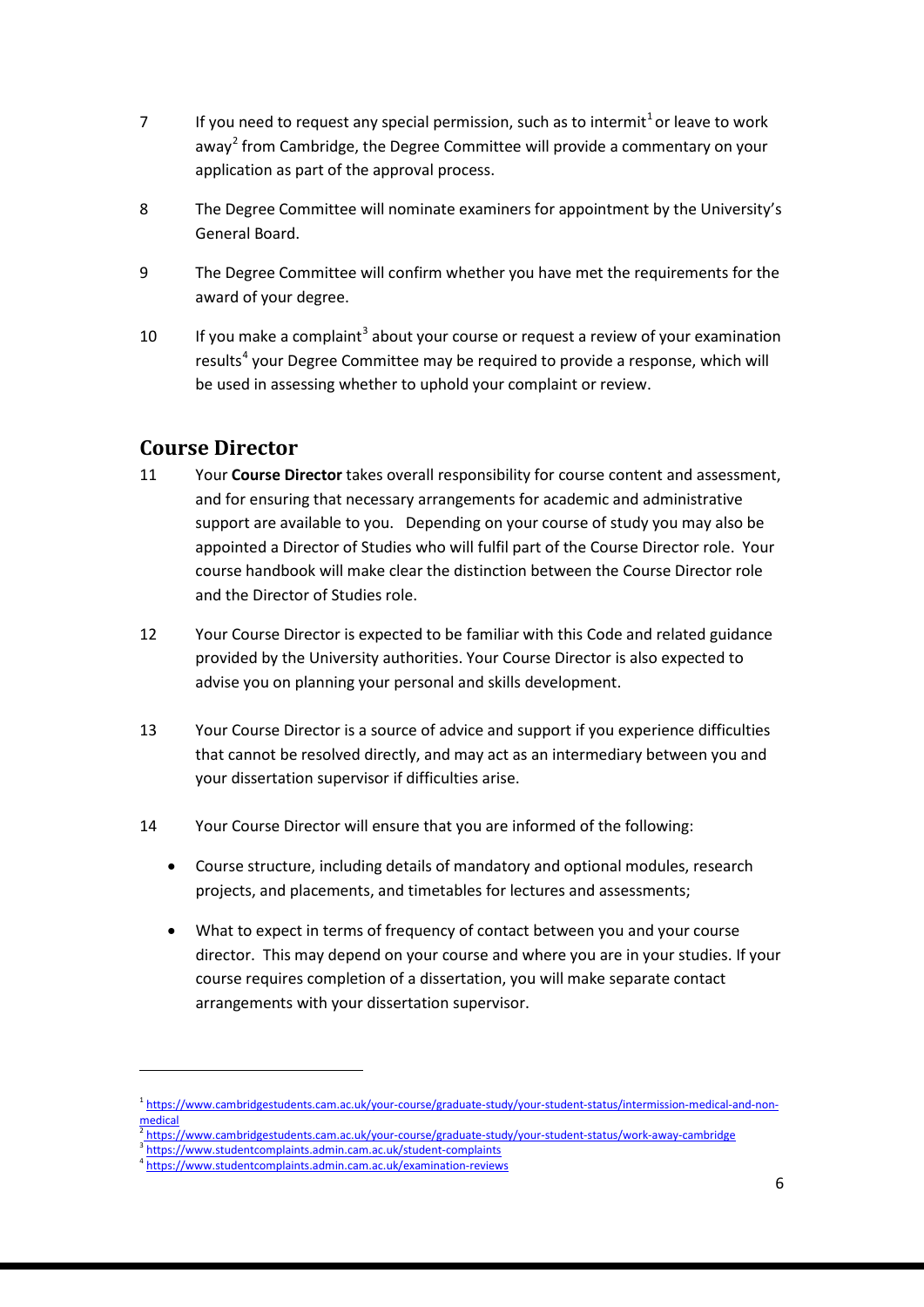- Assessment methods, deadlines and other requirements for each component of your course, these may include progression hurdles which you are required to pass to progress to the next stage of the course;
- Details of how your progress will be monitored during your course and what feedback you should expect to receive;
- Details of how to apply to change your student status, such as to apply to intermit<sup>[5](#page-6-0)</sup> your studies or to work away<sup>[6](#page-6-1)</sup> from Cambridge to complete a placement or fieldwork for your thesis. Your Course Director will provide an academic commentary on any such applications you make.
- Academic conventions for scholarly writing including how to present your work and how to acknowledge the work of others to avoid plagiarism.
- Conventions and requirements for research and data collection that pertain to your subject with respect, for example, use of archives and collections; and integrity in collecting and analysing data, including relevant University policies on research ethics, working with children or vulnerable adults (where relevant) and Animal Welfare (where relevant).
- 15 Your Course Director will monitor your progress liaising with lecturers and thesis supervisors - and will arrange for regular reports on your progress to be submitted. Your Course Director will also take action if your progress is a cause for concern in that you are not progressing satisfactorily and may be in danger of failing an assessment, or are not likely to make the standard for progression to the next stage of your course or for the award of the degree.
- 16 If there are extenuating circumstances which are affecting your progress or performance, your Course Director or administrator may advise you to seek a period of intermission, or to request an examination allowance<sup>[7](#page-6-2)</sup> or a review under the Examination Review procedure<sup>[8](#page-6-3)</sup>.
- 17 If your progress is unsatisfactory the Course Director may ask the Degree Committee to recommend to the Board of Graduate Studies that you be withdrawn from the course.
- 18 Your Course Director is responsible for ensuring that you receive feedback in a timely manner.

<span id="page-6-0"></span><sup>5</sup> [https://www.cambridgestudents.cam.ac.uk/your-course/graduate-study/your-student-status/intermission-medical-and-non](https://www.cambridgestudents.cam.ac.uk/your-course/graduate-study/your-student-status/intermission-medical-and-non-medical)[medical](https://www.cambridgestudents.cam.ac.uk/your-course/graduate-study/your-student-status/intermission-medical-and-non-medical)

<span id="page-6-2"></span><span id="page-6-1"></span><sup>6</sup> <https://www.cambridgestudents.cam.ac.uk/your-course/graduate-study/your-student-status/work-away-cambridge>

<sup>7</sup> [https://www.cambridgestudents.cam.ac.uk/your-course/examinations/graduate-exam-information/after-](https://www.cambridgestudents.cam.ac.uk/your-course/examinations/graduate-exam-information/after-examination/examination-allowances-graduate)

<span id="page-6-3"></span>[examination/examination-allowances-graduate](https://www.cambridgestudents.cam.ac.uk/your-course/examinations/graduate-exam-information/after-examination/examination-allowances-graduate)<br><sup>8</sup> <https://www.studentcomplaints.admin.cam.ac.uk/examination-reviews>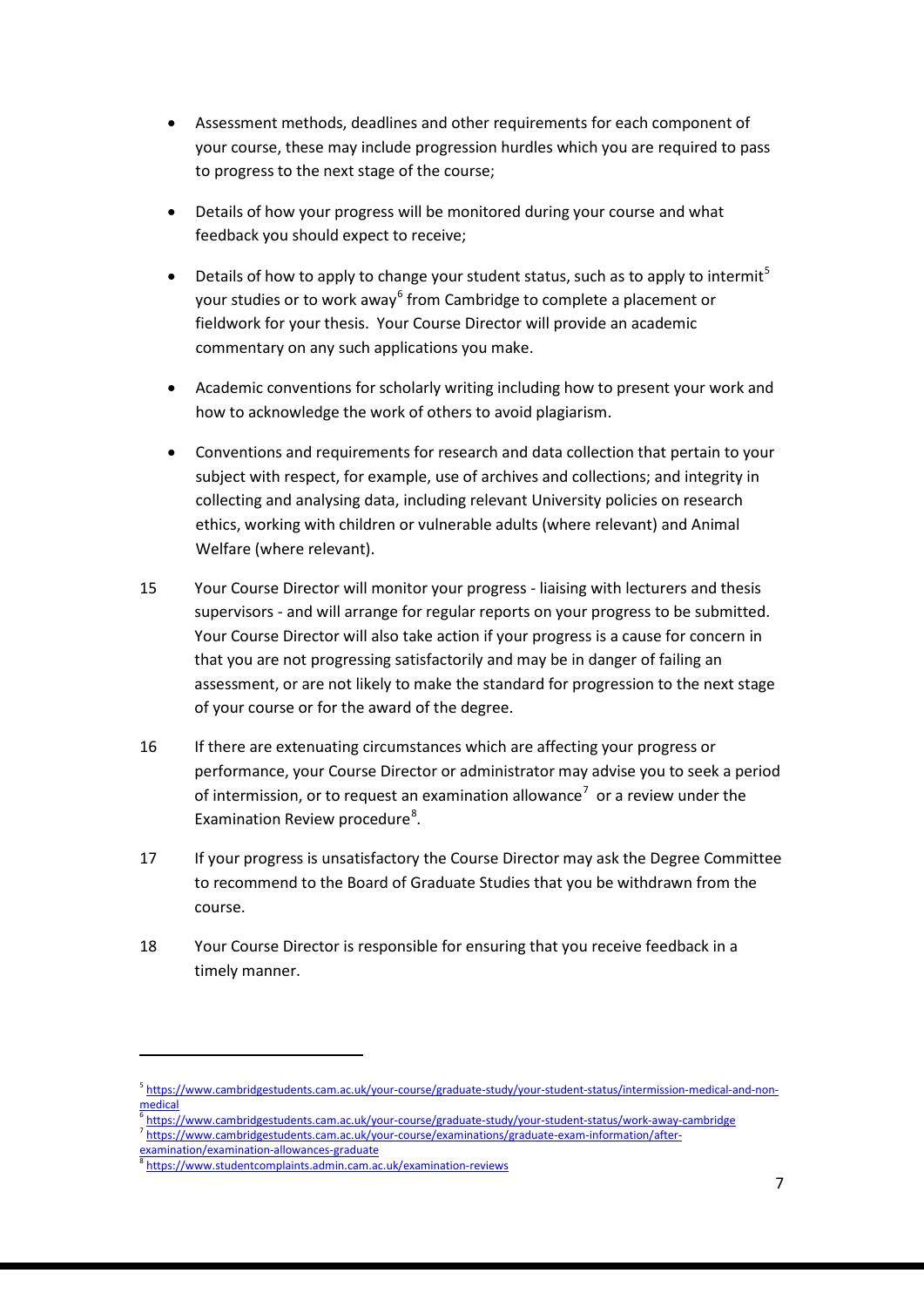19 If your Course Director is to be away from Cambridge for an extended period, the Director of Graduate Education will make appropriate arrangements for replacing him or her.

#### **Course Administrator**

- 11 Your **Course Administrator** supports the Course Director in arranging lectures, modules and assessments.
- 12 Your Course Administrator is a source of advice and support, particularly regarding the administrative aspects of your course.
- 13 Your Course Administrator may manage submission of work for assessment and notification of unratified results.

## <span id="page-7-0"></span>**Your thesis supervisor**

- 20 If your course involves completion of a thesis or extended project, portfolio or research proposal, you will be appointed a **Supervisor** to help you with your research. Your thesis supervisor is supported by the Course Director and Director of Graduate Education for your Faculty/Department.
- 21 The appointment of your thesis supervisor will be arranged by your Course Director and Degree Committee. You may be appointed more than one supervisor if your project is interdisciplinary. The timing of the appointment will depend on your course.
- 22 Your thesis supervisor will advise on the scope and structure of your thesis and will agree progress arrangements with you, including a plan for your work and a timetable for production of your thesis.
- 23 Your thesis supervisor is responsible for ensuring that you are aware of health and safety issues pertinent to your thesis; relevant University policy on research ethics and ethical matters specific to your research area; University policy on working with children or vulnerable adults (where relevant); University policy on Animal Welfare (where relevant); and intellectual property rights.
- 24 Your thesis supervisor will establish an effective means of communication with you, which may include meetings, email communication and feedback on draft work. Your thesis supervisor will confirm the frequency and timings of contact, what will be required and who is expected to initiate contact. The nature and frequency of communication may change depending on the stage of your research project.
- 25 Your Supervisor will monitor your progress against the timetable and plan for your work you have agreed together, and take appropriate action if you do not keep in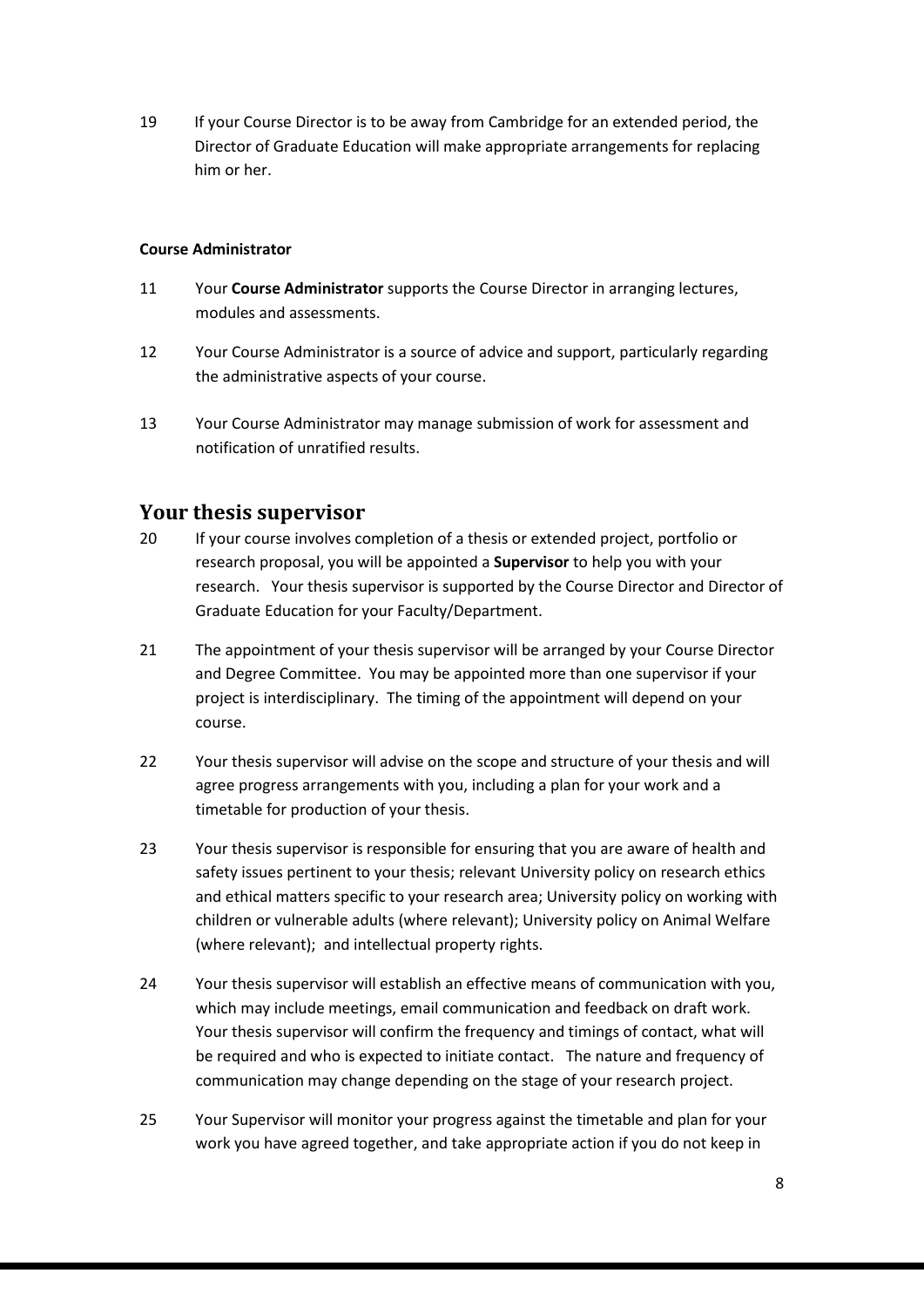contact, or your progress is poor. It is likely that this will involve informing the Course Director who may take further action.

26 Your thesis supervisor will also read and comment on draft submissions so that you have the opportunity to incorporate any feedback into subsequent writing, but is not expected to proofread your thesis. Your thesis supervisor should respond promptly – given adequate notice – to requests from you to meet and to comment on your work. In exceptional circumstances, your thesis supervisor may be one of the markers of your thesis.

## <span id="page-8-0"></span>**Assessors and Examiners**

- 27 Your work will be assessed by a number of examiners and assessors appointed by the Course Director and Degree Committee.
- 28 The Examination board for your course, which is made up of all the appointed Examiners, is collectively responsible for the examination and results including setting examination papers, approving marks and the grade awarded. The board will include an External Examiner who reports to the University and plays a vital role in ensuring that the standard of the examination is appropriate and that the processes for assessment, examination and the determination of awards are sound and fairly conducted.
- 29 Course lecturers may also act as assessors of coursework, and your thesis supervisor may assess your thesis.

## <span id="page-8-1"></span>**Graduate Tutor**

- 30 You will be allocated a Graduate Tutor at your College. Your Graduate Tutor is a valuable source of advice and support and when necessary can act as a liaison with your Faculty or Department and with central University offices, such as the Disability Resource Centre<sup>[9](#page-8-2)</sup> and the Student Registry. If you are experiencing difficulties, you are advised to contact your Graduate Tutor as soon as possible.
- 31 Your College will provide a commentary on any applications you make to change your student circumstances (such as intermission<sup>[10](#page-8-3)</sup> or working away<sup>[11](#page-8-4)</sup> from Cambridge).
- 32 Your Graduate Tutor can also apply for an examination allowance<sup>[12](#page-8-5)</sup> on your behalf.

<span id="page-8-2"></span><sup>9</sup> <https://www.disability.admin.cam.ac.uk/>

<span id="page-8-3"></span><sup>10&</sup>lt;br>[https://www.cambridgestudents.cam.ac.uk/your-course/graduate-study/your-student-status/intermission-medical-and-non](https://www.cambridgestudents.cam.ac.uk/your-course/graduate-study/your-student-status/intermission-medical-and-non-medical)[medical](https://www.cambridgestudents.cam.ac.uk/your-course/graduate-study/your-student-status/intermission-medical-and-non-medical)

<span id="page-8-4"></span> $\frac{11}{11}$  <https://www.cambridgestudents.cam.ac.uk/your-course/graduate-study/your-student-status/work-away-cambridge><br>12 [https://www.cambridgestudents.cam.ac.uk/your-course/examinations/graduate-exam-information/after-](https://www.cambridgestudents.cam.ac.uk/your-course/examinations/graduate-exam-information/after-examination/examination-allowances-graduate)

<span id="page-8-5"></span>

[examination/examination-allowances-graduate](https://www.cambridgestudents.cam.ac.uk/your-course/examinations/graduate-exam-information/after-examination/examination-allowances-graduate)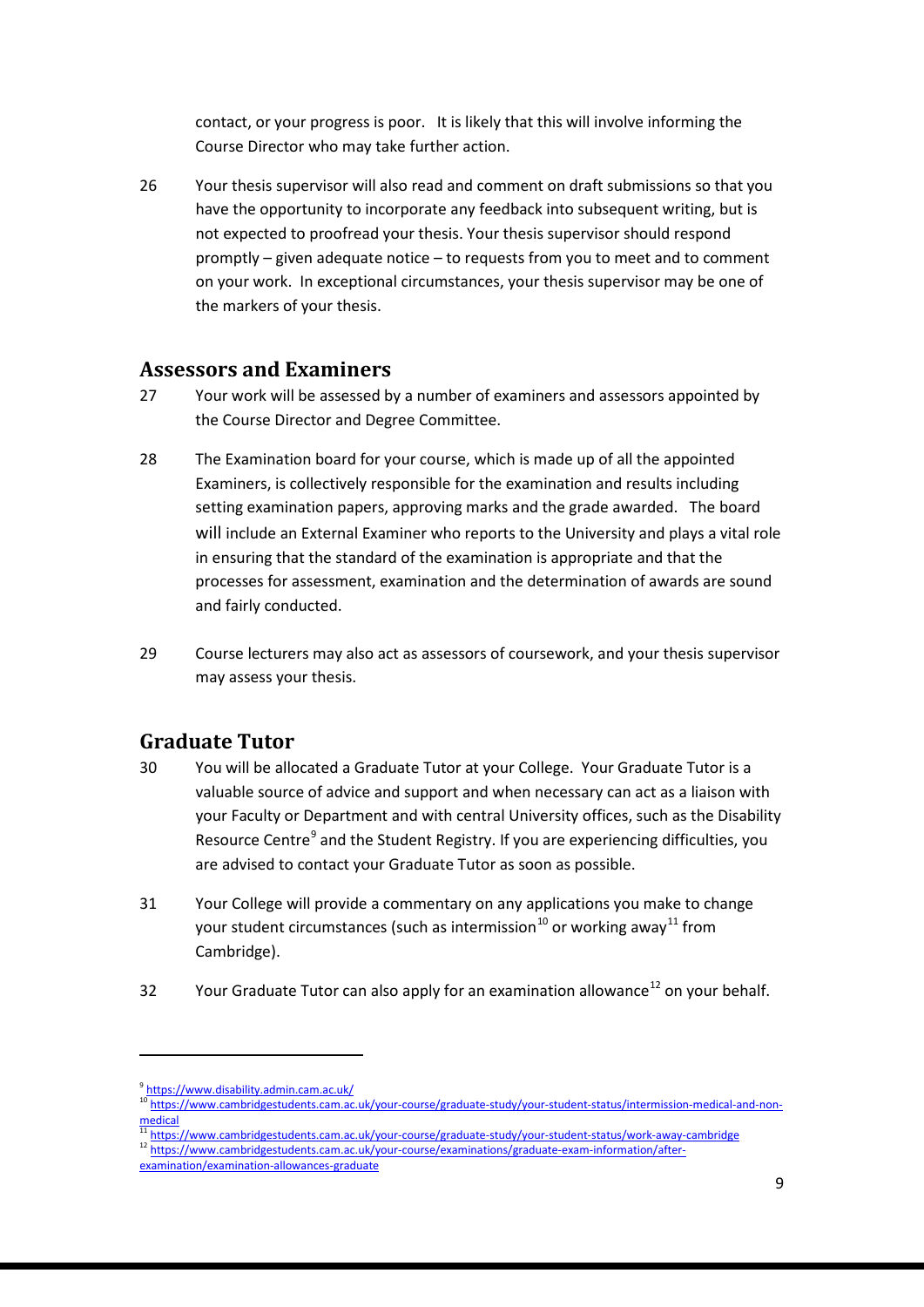# <span id="page-9-0"></span>**B Your responsibilities as a student**

# <span id="page-9-1"></span>**General**

- 33 When you matriculated as a student at the University, you promised to abide by the University's Statutes and Ordinances and supplementary policies, including those relating to Graduate Students and those concerning conduct, discipline and avoidance of plagiarism. You should ensure that you read and understand all the information provided to you by your Course Director, Director of Graduate Education and available on the Cambridge Students website<sup>[13](#page-9-2)</sup> about the University's regulations and policies pertaining to your course.
- 34 You are expected to take full advantage of the facilities, teaching and supervision offered to you by your Faculty/Department. You are also expected to be aware of, and if necessary utilise support mechanisms such as your Course Director, College Tutor and the Students' Unions' Advice Service.
- 35 You should receive a course handbook or access to an online resource which will provide details of the course structure, including any compulsory and optional modules and timetables for course attendance and assessment as well as information on sources of student support. You should ensure that you know and understand the structure of your course, and what is required of you at each stage of your course. Your course may include attendance at lectures, seminars and workshops, short research projects and placements in organisations outside the University. You are expected to attend and participate in classes, modules, training sessions and other activities as specified in your course handbook.
- 36 You are expected to be proactive and self-directed in all aspects of your study, and to make independent use of library and other available resources, including laboratory facilities where appropriate. Your course handbook will make it clear how much time you are expected to devote to the various aspects of your studies, which may be up to 48 hours per week, or part-time equivalent.
- 37 You are expected to keep your Course Director and/or Director of Studies informed of any circumstances affecting your academic performance or participation in any part of the course. Your Course Director and/or Director of Studies will advise on any necessary further action depending on your circumstances (e.g. intermitting<sup>[14](#page-9-3)</sup> your studies). You may choose to raise awareness of any issues by submitting an Ad hoc report through your CamSIS self-service account.

<span id="page-9-3"></span><span id="page-9-2"></span>

<sup>&</sup>lt;sup>13</sup> <http://www.cambridgestudents.cam.ac.uk/><br><sup>14</sup> https://www.<u>cambridgestudents.cam.ac.uk/your-course/graduate-study/your-student-status/intermission-medical-and-non-</u> [medical](https://www.cambridgestudents.cam.ac.uk/your-course/graduate-study/your-student-status/intermission-medical-and-non-medical)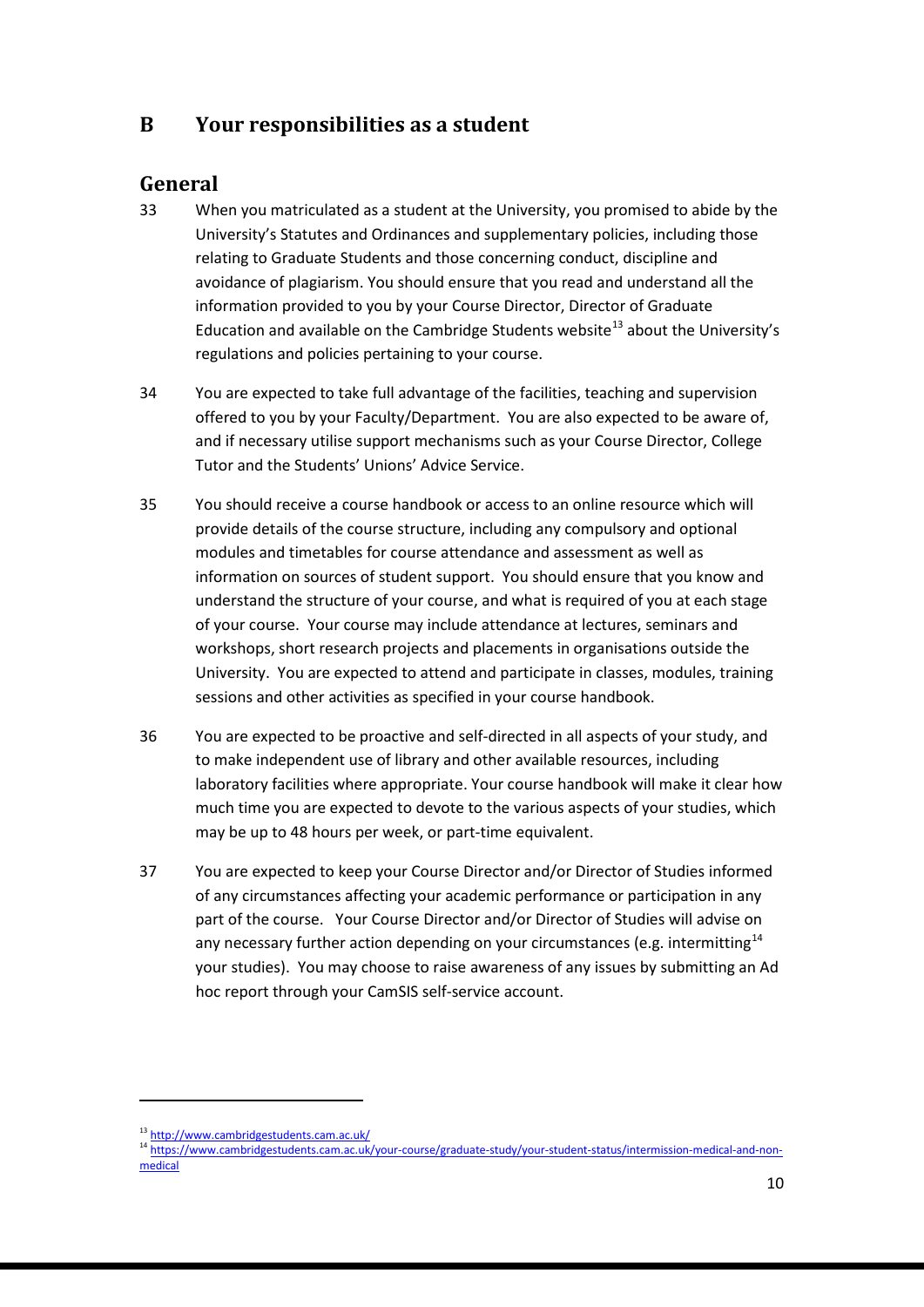- 38 You are expected to keep the University informed of changes in your contact details, and to inform your College and Course Director promptly if you cease to attend your course through ill health or other grave cause, or withdraw from it.
- 39 You are expected to pay fees in a timely manner.
- 40 You are expected to provide feedback on your course as requested by the Course Director.

## <span id="page-10-0"></span>**Residence**

- 41 Full-time students are expected to reside in Cambridge in term time, and depending on the requirements of your course you may be expected to reside in Cambridge inbetween terms. If your course requires you to spend all or part of a term away from Cambridge (for example to undertake data collection for a thesis or to complete a work-based placement) you must apply to work away<sup>[15](#page-10-2)</sup> from Cambridge and this application must be approved before you leave Cambridge. As part of this application you will be required to submit a risk assessment and to adhere to any conditions attached to your period away from Cambridge. Formal permission is not required for conferences and short research visits. If you are unable to work on your studies for a specific period due to illness or other circumstance you must apply for an intermission $^{16}$ .
- 42 Part-time students are not expected to maintain residence in Cambridge, but depending on your course you may be required to be resident in Cambridge for particular periods. Also, if you plan to work away from your usual place of residence to undertake any fieldwork or placement necessary for the completion of your course you are required to apply to do so; if you are unable to work on your studies for a specific period due to illness or other circumstance you must apply to intermit for that period.

## <span id="page-10-1"></span>**Examination and assessment**

- 43 Details of the assessments for your course will be set out in your course handbook and may include a variety of assessment methods such as essays, written examinations, oral presentations and a thesis.
- 44 You should ensure that you are aware of and adhere to any deadlines for the submission of assessed work and that you are aware of the date, time and location of any written examinations. You should ensure that you organise your work to meet deadlines set. If you are experiencing difficulties, you should seek advice and

<span id="page-10-3"></span><span id="page-10-2"></span><sup>&</sup>lt;sup>15</sup><https://www.cambridgestudents.cam.ac.uk/your-course/graduate-study/your-student-status/work-away-cambridge><br><sup>16</sup>https://www.cambridgestudents.cam.ac.uk/your-course/graduate-study/your-student-status/intermission-medical [medical](https://www.cambridgestudents.cam.ac.uk/your-course/graduate-study/your-student-status/intermission-medical-and-non-medical)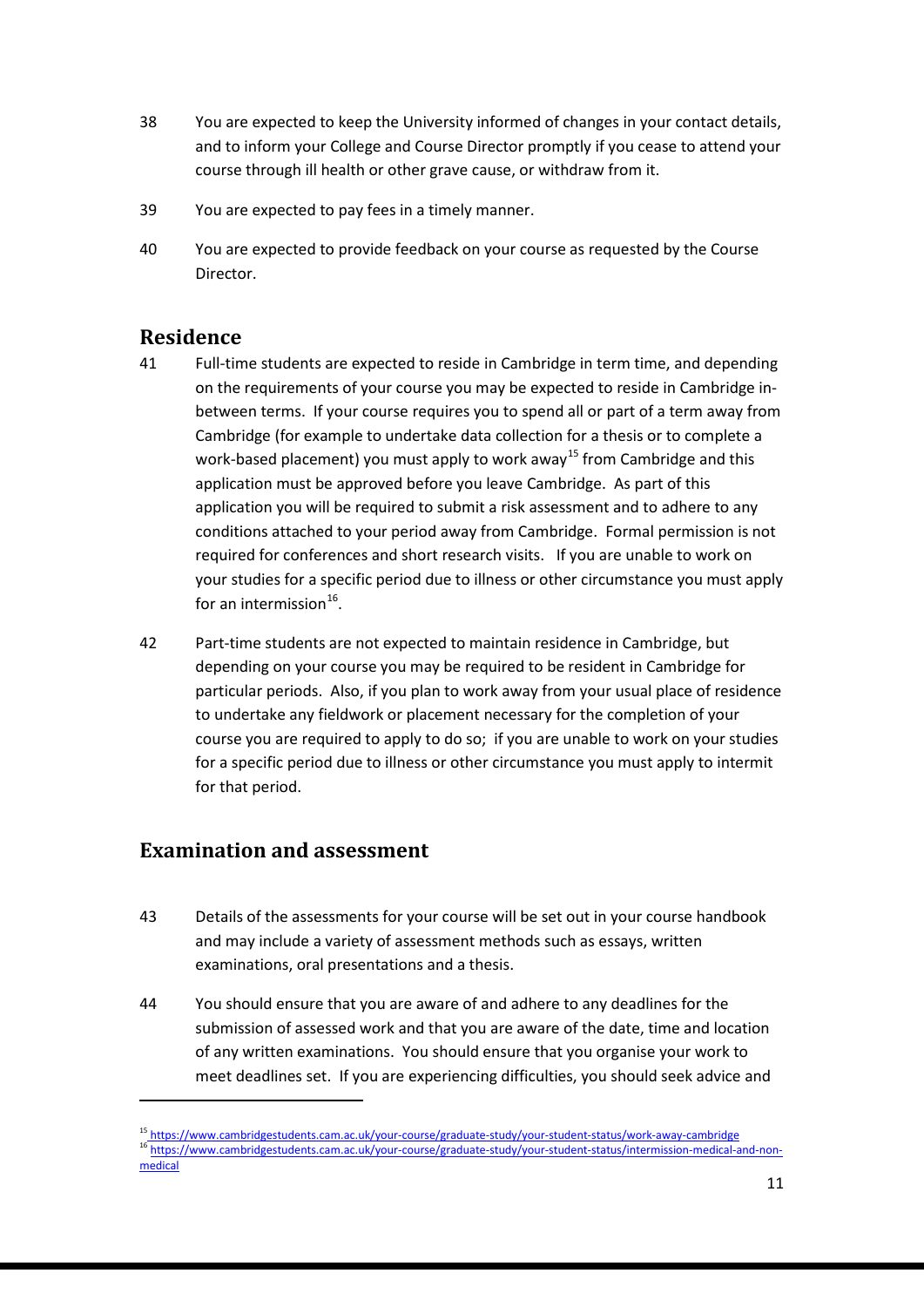help from your Course Director and/or Director of Studies, Director of Graduate Education or your College Tutor.

45 You might complete both formative and summative assessment: Formative assessment may include submission of essays or other work which is not formally assessed as part of your course but for which feedback will be provided in order for you to identify areas of strength and areas of potential improvement; summative assessment may include submitted work, written exams, oral presentations, etc. and will be formally assessed as part of your course.

### **Written Examinations**

- 46 You should ensure that you aware of the date, time and location of any written examinations and that you adhere to the University's rules on sitting examinations.
- 47 You should apply through your Graduate Tutor (within the required timeframe) for any reasonable adjustments necessary for you to complete your examinations because of a disability or other educational need.

### **Faith provision in University examinations**

48 If you find that a University examination has been scheduled at a time which clashes with a religious observance which means that you may not be able to attend the examination you should submit an application under the faith-provision for University examinations $^{17}$  $^{17}$  $^{17}$ .

### *Written coursework or theses submitted for examination*

- 49 You are expected to take responsibility for the quality of any work required to be submitted for examination. Note that the advice and guidance of your Course Director or thesis supervisor carries no guarantee of success at examination, nor will encouragement or the approval of a piece of work by any course lecturer or your thesis supervisor or the absence of any progress reports indicating concerns about your progress or ability constitute grounds for complaint if you fail in the examination.
- 50 You are expected to follow the conventions and comply with the requirements that pertain in your subject with respect, for example, to scholarly writing; use of archives and collections; and integrity in collecting and analysing data. You should ensure that you comply with the requirement for honesty in presenting your work; the conventions for acknowledging the work of others in your subject and ensure that you understand what plagiarism<sup>[18](#page-11-1)</sup> is and how to avoid it. The University

<span id="page-11-1"></span><span id="page-11-0"></span><sup>&</sup>lt;sup>17</sup> <https://www.cambridgestudents.cam.ac.uk/your-course/examinations/faith-provision-university-exams><br><sup>18</sup> <https://www.plagiarism.admin.cam.ac.uk/>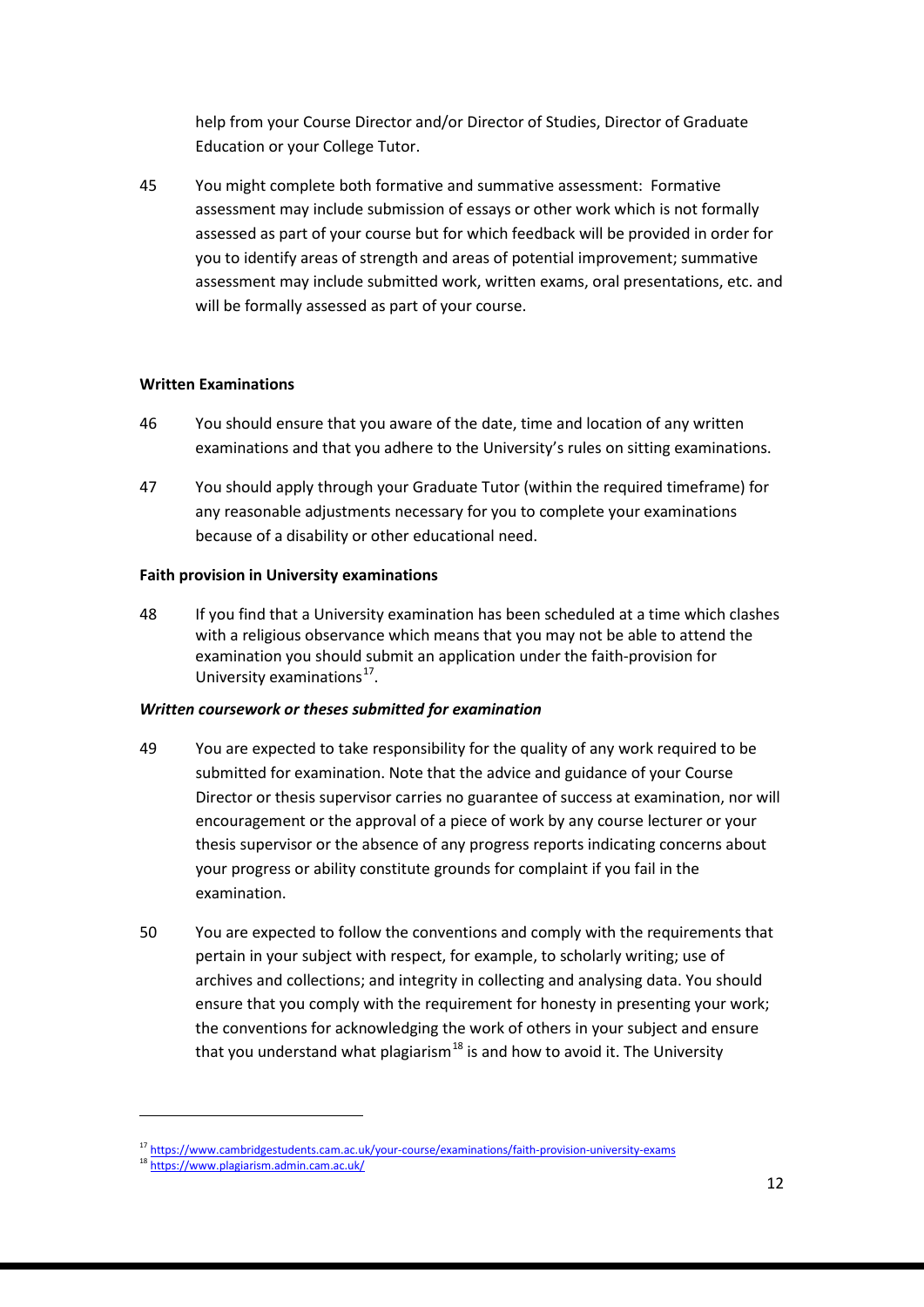reserves the right to require the submission of your work in both electronic and paper format and to submit your work for screening with text-matching software.

#### **Theses**

51 If your course involves submission of a thesis, you should discuss drafts of your thesis with your Supervisor and confer on its state of readiness for submission. Where your Supervisor is unable to comment, for good reason, on drafts of your work in reasonable time, you should contact your Course Director for assistance. If your Course Director is unable to assist, you should contact the Director of Graduate Education in your Faculty/Department.

### *Requesting an Examination Allowance[19](#page-12-1)*

52 If your preparation for an examination or attendance at an examination or other assessment for your course has been hindered by illness or other grave cause, you should seek advice from your Graduate Tutor who may apply to the Board of Graduate Studies for an examination allowance. A request for an allowance must be accompanied by evidence of the extenuating circumstances, and must be received by the Board of Graduate Studies within three months of the date of the letter which gives you formally the outcome of your examination. An examination allowance may consist of providing you with the opportunity to resubmit work or take or retake an examination at a later stage. In restricted circumstances an allowance may lead to you being awarded the degree with no further assessment.

### *Requesting a review of Examination Results[20](#page-12-2)*

53 You, or your Tutor on your behalf, may request a review of your examination results (including the result of progression examinations) within 28 days of receiving formal notification of your examination results. A review can only be requested on limited grounds.

## <span id="page-12-0"></span>**Feedback and Progress**

### **Feedback**

**.** 

54 You will receive feedback on work in a number of forms including verbal feedback in one to one meetings or following group presentations; comments on draft and submitted work; and progress reports. Feedback may come from your Course Director, College Tutor, thesis supervisor as well as from assessors and examiners of your work.

<span id="page-12-1"></span><sup>&</sup>lt;sup>19</sup> https://www.cambridgestudents.cam.ac.uk/your-course/examinations/graduate-exam-information/after-<br>examination/examination-allowances-graduate

<span id="page-12-2"></span><sup>20</sup> <https://www.studentcomplaints.admin.cam.ac.uk/examination-reviews>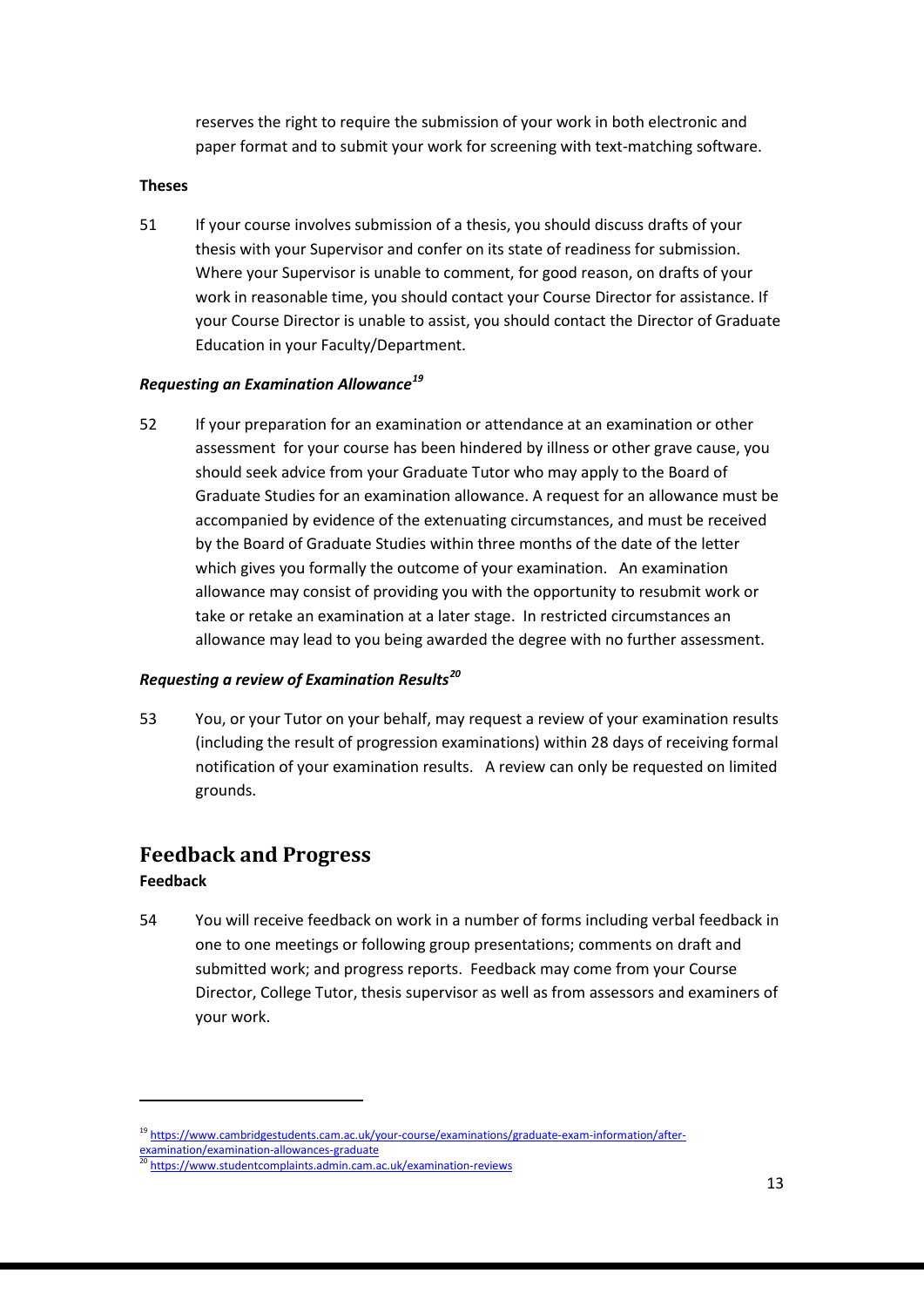55 You may receive provisional marks for assessed work throughout your course. Provisional marks are subject to moderation and ratification as part of the formal examination process and as such may increase or decrease. You will receive formal marks after the examination process is completed.

#### **Progress**

56 Your Course Director is responsible for monitoring your progress during your course. As part of the progress monitoring, a series of progress reports will be submitted during your period of study, as follows:

**Michaelmas Term:** during the Michaelmas Term you will be required to submit an online reflective self-evaluation report. Your Course Director and College Tutor will provide comments on your report.

**Lent and Easter Terms:** at the end of each term your course director will arrange for an online progress report to be submitted. The course director may use feedback on your performance in assessments and lectures, etc., to inform the content of the report. These progress reports will be available to you, your College Tutor, your Degree Committee and the Board of Graduate Studies.

#### *If there are concerns about your progress*

- 57 If at any point your Course Director is concerned about your progress, he or she is required to highlight this to the Director of Graduate Education in your Faculty/Department. Similarly, a thesis supervisor will highlight progress concerns to your Course Director. He or she should also submit a formal ad hoc report (para 56) indicating their concerns about your progress. Your Course Director may ask you to meet with him or her to discuss their concerns and possible remedies. If there are extenuating circumstances affecting your progress or performance the Course Director may recommend that you meet with your College Tutor to discuss possible options including a period of intermission<sup>21</sup>, an examination allowance<sup>22</sup> or a request for a review under the Graduate Student Examination Review procedure<sup>[23](#page-13-2)</sup>.
- 58 In some circumstances, you may be referred to the University's Occupational Health Service<sup>[24](#page-13-3)</sup>, Counselling Service<sup>[25](#page-13-4)</sup> or Disability Resource Centre<sup>[26](#page-13-5)</sup>. If there are serious concerns about your fitness to study or undergo academic assessment (e.g. because

<span id="page-13-0"></span><sup>&</sup>lt;sup>21</sup> [https://www.cambridgestudents.cam.ac.uk/your-course/graduate-study/your-student-status/intermission-medical-and-non](https://www.cambridgestudents.cam.ac.uk/your-course/graduate-study/your-student-status/intermission-medical-and-non-medical)[medical](https://www.cambridgestudents.cam.ac.uk/your-course/graduate-study/your-student-status/intermission-medical-and-non-medical)

<span id="page-13-1"></span><sup>22</sup> [https://www.cambridgestudents.cam.ac.uk/your-course/examinations/graduate-exam-information/after-](https://www.cambridgestudents.cam.ac.uk/your-course/examinations/graduate-exam-information/after-examination/examination-allowances-graduate)

<sup>&</sup>lt;u>xamination/examination-allowances-graduate</u><br><sup>3</sup> <https://www.studentcomplaints.admin.cam.ac.uk/examination-reviews>

<span id="page-13-4"></span><span id="page-13-3"></span><span id="page-13-2"></span><sup>24</sup> <https://www.ohss.admin.cam.ac.uk/><br>25 <https://www.counselling.cam.ac.uk/><br>26 <https://www.disability.admin.cam.ac.uk/>

<span id="page-13-5"></span>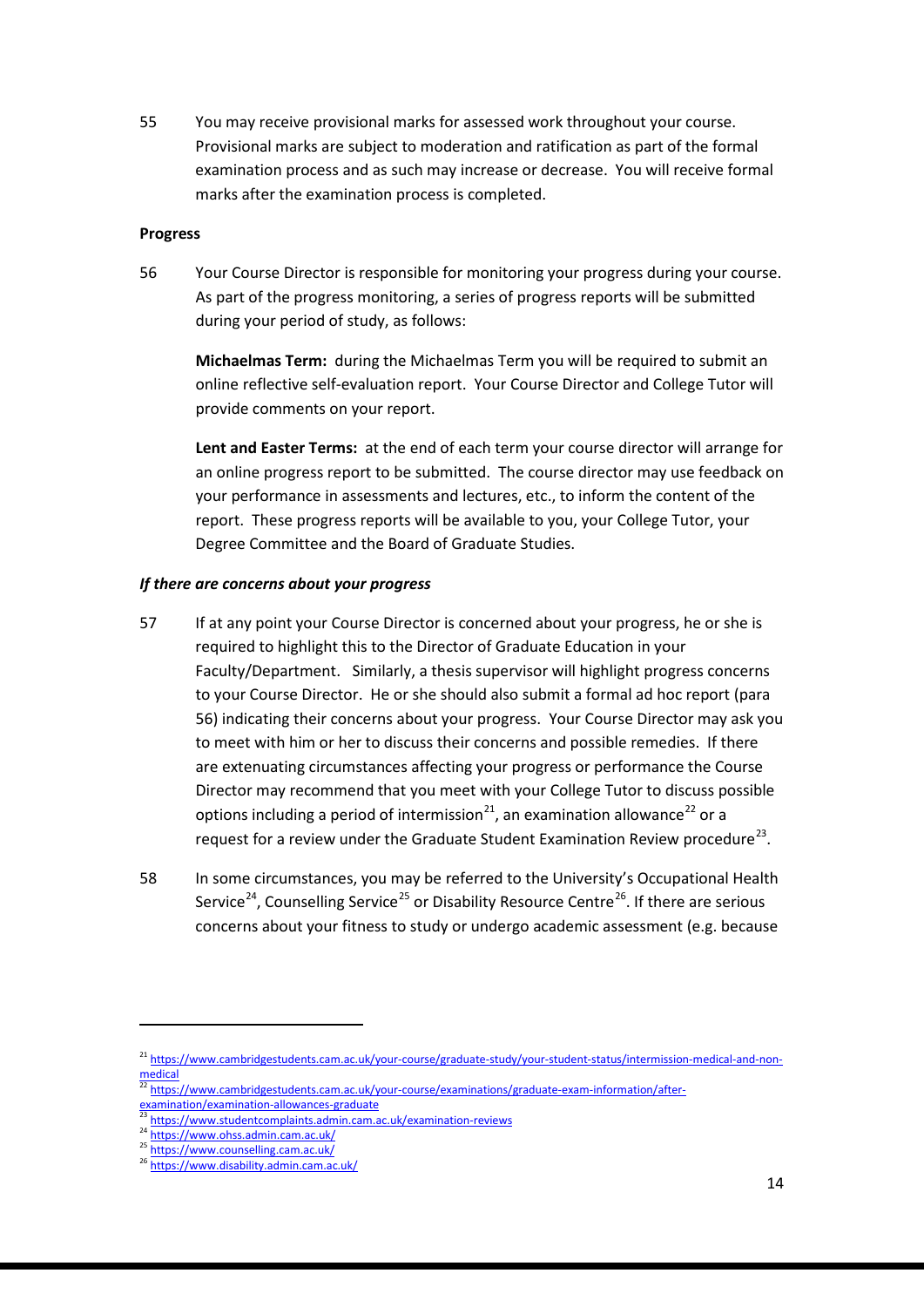of your health or because your conduct or performance suggests underlying health issues), you may be referred for assessment to a Fitness to Study<sup>[27](#page-14-1)</sup> panel.

59 If you have concerns about your progress or an aspect of your course, you can initiate an 'ad hoc' progress report to highlight these. Your report will be submitted to your Course Director, College Tutor, Degree Committee and the Board of Graduate Studies.

#### *Permanent removal from the Register of Graduate Students*

60 The Degree Committee may recommend to the Board of Graduate Studies that you be removed from the Register of Graduate Students on the following grounds:

a) you have not been working to its satisfaction; or

b) you have not complied with the conditions laid down in your case; or

c) in its opinion, you are not likely to reach the standard of the course on which you are registered.

61 If you are taken off the Register of Graduate Students, you will lose your student status. If you are dissatisfied with this decision, you have 14 days to request a review $^{28}$ .

# <span id="page-14-0"></span>**Problems and Complaints**

- 60 Most problems or complaints can be resolved quickly and efficiently with the support, involvement or intervention of University staff or, sometimes, your Graduate Tutor. You may also seek independent advice from the Students' Unions' Advice Service. You are expected to exhaust all avenues of local, early informal resolution before initiating any formal complaint, review or appeal processes. In the first instance, you should consult and seek the advice of the appropriate departmental member of staff. If you are unclear who this is, you should consult the Director of Graduate Education in your Faculty/Department. Although your Graduate Tutor might not be able to solve the problem directly, he or she might be able to intervene, or at least offer suitable advice about how to proceed or where to go for assistance or advice.
- 61 If, however, you have reason to think that a problem or issue has not been dealt with satisfactorily at the initial, local level – or if the problem is demonstrably of a more serious nature – then you should submit a formal complaint<sup>[29](#page-14-3)</sup>.

*Formal complaints procedures* 

<span id="page-14-1"></span><sup>&</sup>lt;sup>27</sup> <https://www.studentcomplaints.admin.cam.ac.uk/fitness-study-0><br><sup>28</sup> <https://www.studentcomplaints.admin.cam.ac.uk/reviews-decisions-university-bodies><br><sup>29</sup> https://www.studentcomplaints.admin.cam.ac.uk/student-complaint

<span id="page-14-3"></span><span id="page-14-2"></span>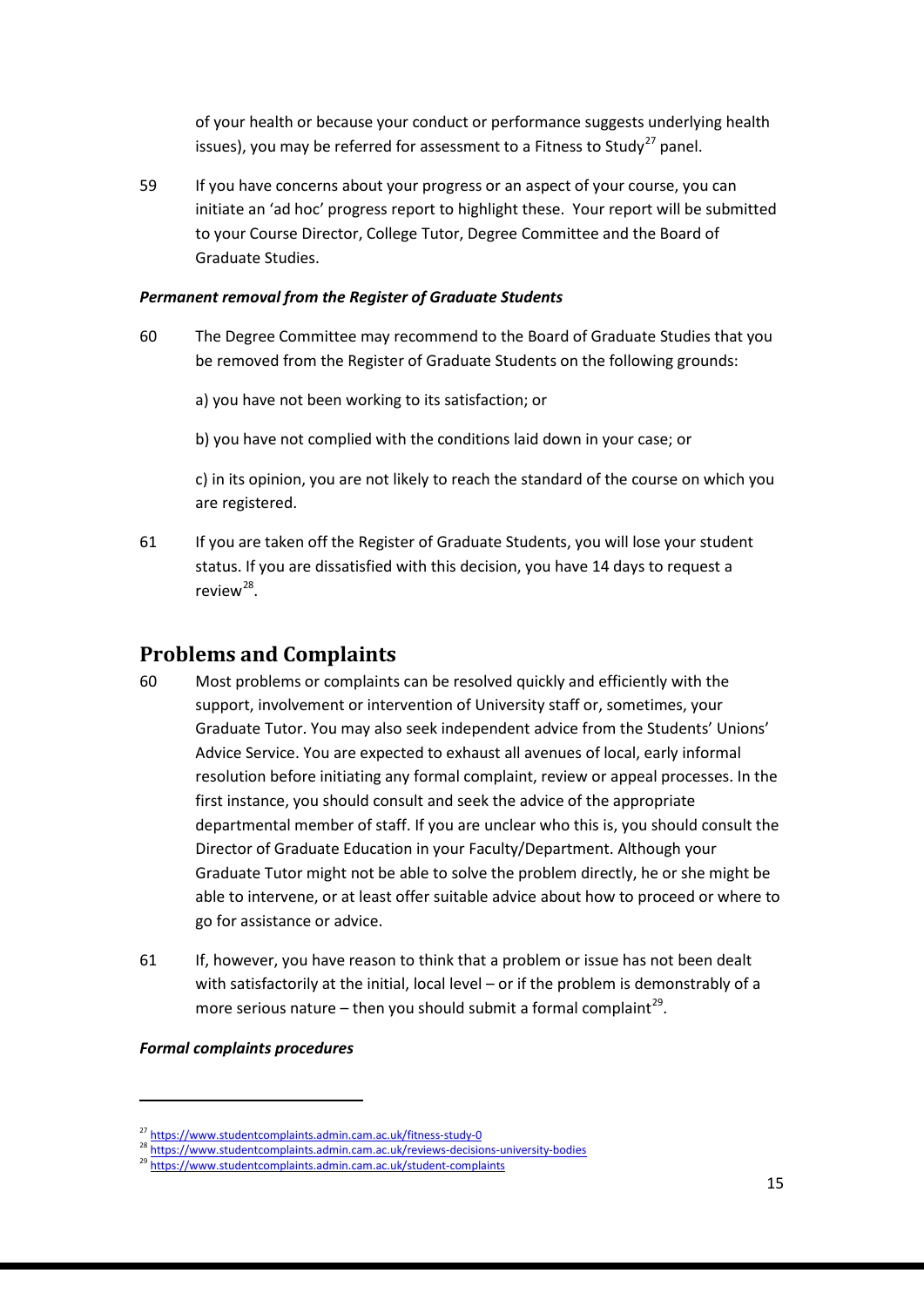62 The University requires students to raise complaints in a timely manner, within 28 days of the matter arising, so that any disadvantage can be limited and an effective remedy can be put in place. Your College will have its own complaint procedure, if your concern relates to College matters.

#### *The Office of the Independent Adjudicator*

63 A student who remains dissatisfied following the completion of the University's examination review, appeal or complaint procedures may be able to apply for a review of their complaint to the Office of the Independent Adjudicator for Higher Education (OIA), providing that the complaint they take to the OIA is eligible under its rules. Further information about this process will be provided in the final decision letter issued to the student.

### <span id="page-15-0"></span>**Glossary**

**Assessor:** a person who will assess your submitted work.

**Board of Graduate Studies:** the formal body in the University which is responsible for graduate degrees covered by this Code

**Counselling Service:** the University's Counselling Service

**Course Director:** the person with overall responsibility for course content and assessment and who will monitor and support your progress.

**College Tutor:** see Graduate Tutor.

**Degree Committee:** the Committee in your Faculty which has responsibility for your course and examination and for the approval of your degree

**Director of Graduate Education:** the person in your Faculty/Department who is responsible for oversight of its research students and courses.

**Disability Resource Centre:** the University's Disability Resource Centre **Examination Allowance:** if you do not perform well in an examination, and there are mitigating circumstance, you may be able to apply for an allowance. This may mean that you are permitted to re-take part or all of the examination.

**Examination board:** a board consisting of the examiners of your course, who will ratify the marks for your assessments and make a recommendation to the Degree Committee on whether you be awarded the degree.

**Examiner:** someone appointed by the General Board to assess work submitted for the degree.

**Faculty:** the body responsible for organising teaching and research in individual subjects or groups of subjects. Their work is normally organised into sub-divisions called Departments. **Faculty/Department Head:** the person in your Department or Faculty with responsibility for that Department or Faculty, including personnel matters.

**Fitness to study:** the University's fitness to study procedure

**General Board:** the central body which advises the University on educational policy and resources. It is responsible for maintaining a high standard of teaching and research.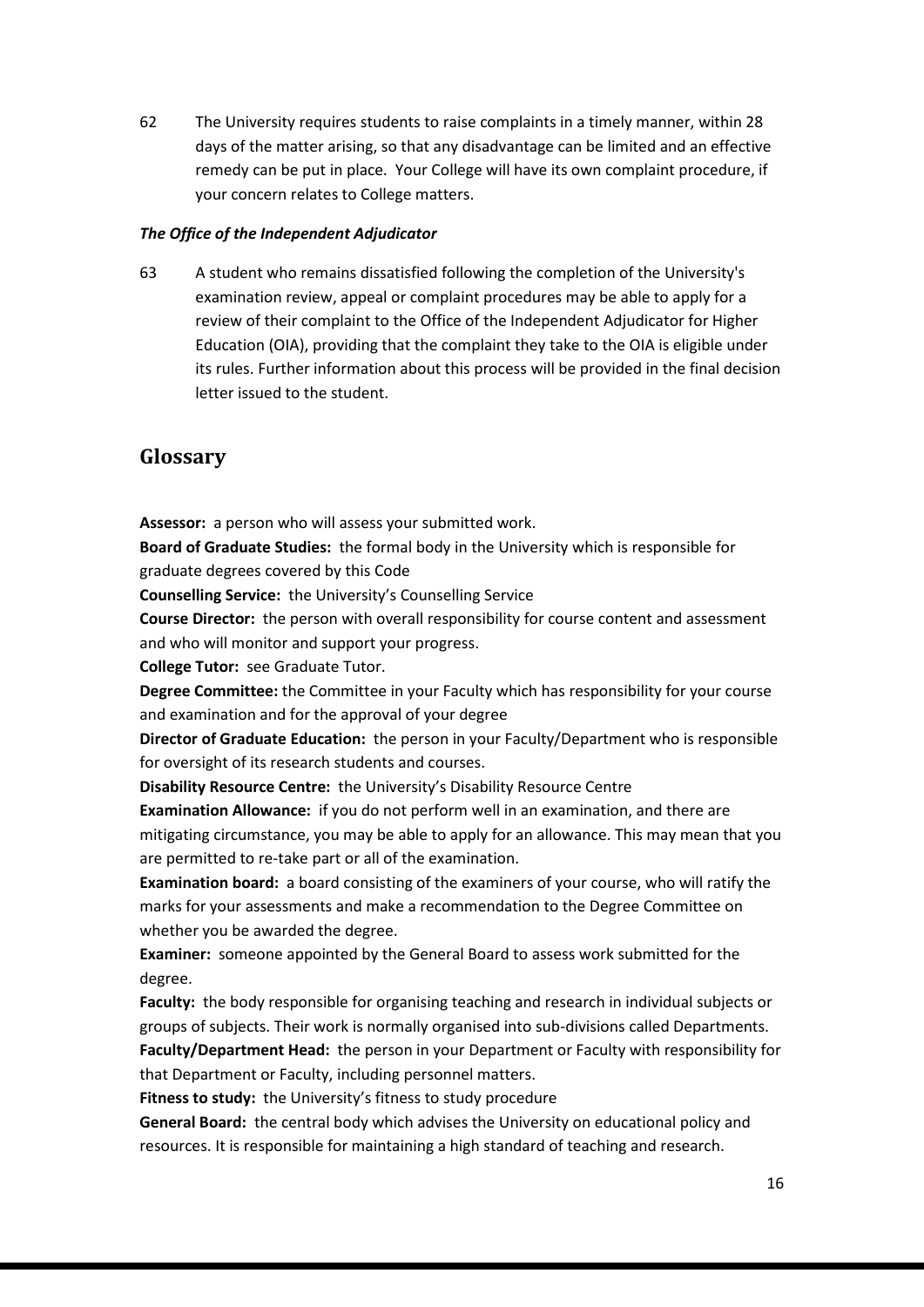**Examination Review Procedure:** the procedure for requesting a review of the results of an examination.

**Graduate Tutor:** the person your College has appointed to provide general advice and guidance to you. This person may also be called your Tutor or College Tutor.

**Intermission:** a period of temporary authorised absence from your course for ill health or other non-medical reasons

**Occupational Health Service:** the University's Occupational Health Service

**Office of the Independent Adjudicator:** an independent body set up to review student complaints

**Register of Graduate Students:** the list maintained by the Board of Graduate Studies of all students studying for a graduate degree. Being on the Register means that you are a student.

**Statutes and Ordinances:** the University's regulations

**Student Complaint Procedure**: the procedure under which you can make a formal complaint.

**Students' Union's Advice Service**: http://www.studentadvice.cam.ac.uk/

**Supervisor:** a person to support and oversee your progress in your thesis

**Term dates:** Dates of terms in which lectures may take place. Full-time students are expected to be resident in Cambridge during terms unless they have formal permission to be elsewhere. Details of term dates can be found at http://www.cam.ac.uk/about-theuniversity/term-dates-and-calendars

**Thesis supervisor:** see supervisor

**Tutor:** see Graduate Tutor

**Working away:** permission you will need to seek from the Board of Graduate Studies if you need to study outside Cambridge during your course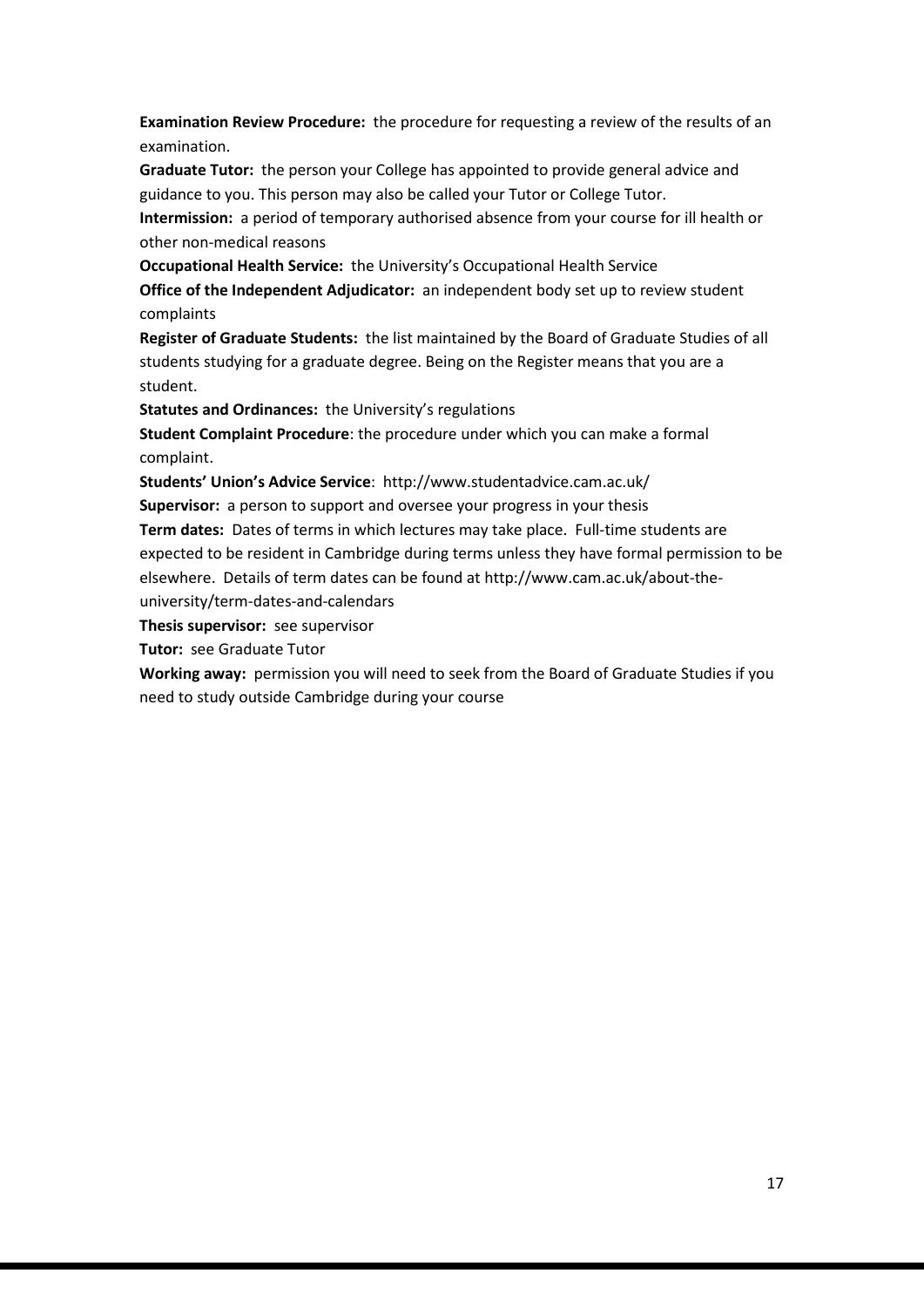# <span id="page-17-0"></span>**Appendix 1 Courses covered by this Code of Practice**

#### **Master of Philosophy by Advanced Study**

Advanced Chemical Engineering Advanced Computer Science African Studies American History American Literature Anglo-Saxon, Norse and Celtic Applied Biological Anthropology Archaeological Research Archaeology Architecture and Urban Design Architecture and Urban Studies Asian and Middle Eastern Studies Assyriology Astronomy Basic and Translational Neuroscience Bioscience Enterprise Biotechnology Classics Clinical Science Computational Biology Conservation Leadership Conservation of Natural Science Materials Criminological Research Criminology Development Studies Developmental Biology Early Modern History Economic and Social History Economic Research Economics Education Egyptology Energy Technologies Engineering for Sustainable Development English Studies Environmental Policy Epidemiology European, Latin American, and Comparative Literatures and Cultures Film and Screen Studies Finance Finance and Economics Financial Research Genomic Medicine Geographical Research

Health, Medicine and Society History and Philosophy of Science and Medicine History of Art and Architecture Human Evolutionary Studies Industrial Systems, Manufacture and Management Innovation, Strategy and Organisation International Relations and Politics Land Economy Research Latin American Studies (by Advanced Study) Machine Learning and Machine Intelligence Management Mathematics Medieval and Renaissance Literature Medieval History Micro- and Nanotechnology Enterprise Modern British History Modern European History Modern South Asian Studies Multi-disciplinary Gender Studies Music Nuclear Energy Philosophy Planning, Growth and Regeneration Polar Studies Political Thought and Intellectual History Primary Care Research Public Health Public Policy Real Estate Finance Scientific Computing Social Anthropology Sociology Strategy, Marketing and Operations Technology Policy Theology, religion and Philosophy of Religion Theoretical and Applied Linguistics (by Advanced Study) Translational Biomedical Research World History